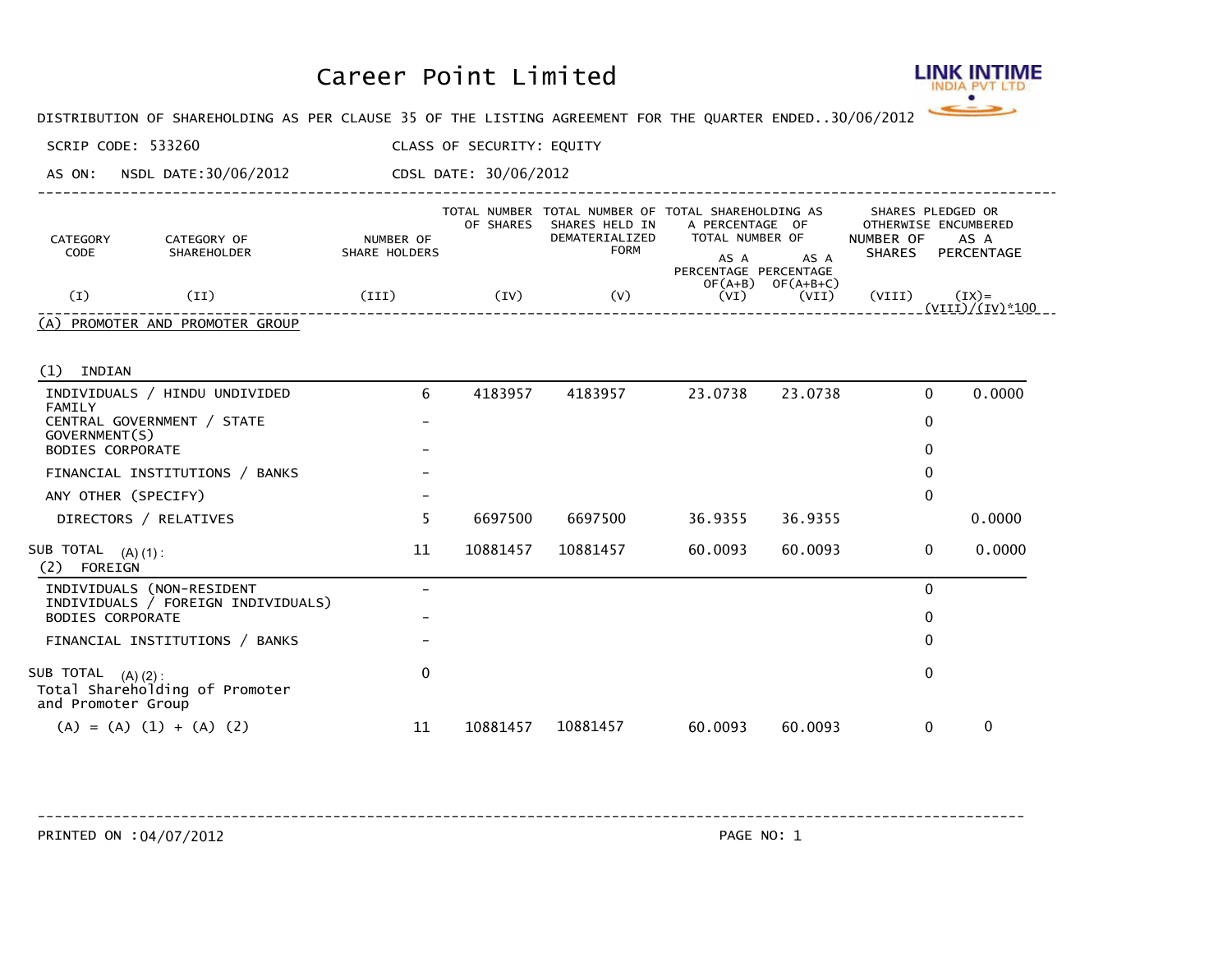## Career Point Limited



DISTRIBUTION OF SHAREHOLDING AS PER CLAUSE 35 OF THE LISTING AGREEMENT FOR THE QUARTER ENDED... 30/06/2012

SCRIP CODE: 533260 CLASS OF SECURITY: EQUITY

AS ON: NSDL DATE:30/06/2012 CDSL DATE: 30/06/2012

| CATEGORY<br>CODE        | CATEGORY OF<br><b>SHAREHOLDER</b> | NUMBER OF<br>SHARE HOLDERS | OF SHARES | SHARES HELD IN<br>DEMATERIALIZED<br><b>FORM</b> | TOTAL NUMBER TOTAL NUMBER OF TOTAL SHAREHOLDING AS<br>A PERCENTAGE OF<br>TOTAL NUMBER OF<br>AS A<br>AS A | SHARES PLEDGED OR<br>OTHERWISE ENCUMBERED<br>NUMBER OF<br>AS A<br>PERCENTAGE<br><b>SHARES</b> |  |
|-------------------------|-----------------------------------|----------------------------|-----------|-------------------------------------------------|----------------------------------------------------------------------------------------------------------|-----------------------------------------------------------------------------------------------|--|
| (I)                     | ΊI                                | (III)                      | (IV)      | (V)                                             | PERCENTAGE PERCENTAGE<br>$OF(A+B)$<br>$OF(A+B+C)$<br>(VI)<br>(VII)                                       | $(TX) =$<br>(VIII)<br>(VIII)/(IV)*100                                                         |  |
| (B) PUBLIC SHAREHOLDING |                                   |                            |           |                                                 |                                                                                                          |                                                                                               |  |

----------------------------------------------------------------------------------------------------------------------------

(1) INSTITUTIONS

| MUTUAL FUNDS / UTI                                                                 | 10                       | 2771563 | 2771563 | 15.2847 | 15.2847 | 0        | 0.0000 |
|------------------------------------------------------------------------------------|--------------------------|---------|---------|---------|---------|----------|--------|
| FINANCIAL INSTITUTIONS / BANKS                                                     |                          | 20000   | 20000   | 0.1103  | 0.1103  | 0        | 0.0000 |
| CENTRAL GOVERNMENT / STATE<br>GOVERNMENT(S)                                        | $\overline{\phantom{0}}$ |         |         |         |         | 0        |        |
| VENTURE CAPITAL FUNDS                                                              |                          |         |         |         |         | 0        |        |
| INSURANCE COMPANIES                                                                | $\overline{\phantom{0}}$ |         |         |         |         | 0        |        |
| FOREIGN INSTITUTIONAL INVESTORS                                                    | 4                        | 144471  | 144471  | 0.7967  | 0.7967  | 0        | 0.0000 |
| FOREIGN VENTURE CAPITAL INVESTORS                                                  |                          |         |         |         |         | 0        |        |
| SUB TOTAL<br>$(B) (1)$ :<br>(2)<br>NON-INSTITUTIONS                                | 15                       | 2936034 | 2936034 | 16.1917 | 16.1917 | $\Omega$ | 0.0000 |
| <b>BODIES CORPORATE</b>                                                            | 313                      | 971764  | 971764  | 5.3591  | 5.3591  | 13226    | 1.3610 |
| INDIVIDUALS                                                                        |                          |         |         |         |         |          |        |
| INDIVIDUAL SHAREHOLDERS HOLDING<br>NOMINAL SHARE CAPITAL UPTO RS. 1<br>LAKH.       | 14262                    | 1854244 | 1854242 | 10.2258 | 10.2258 | 12724    | 0.6862 |
| INDIVIDUAL SHAREHOLDERS HOLDING<br>NOMINAL SHARE CAPITAL IN EXCESS O<br>RS. 1 LAKH | 11                       | 703614  | 361901  | 3.8803  | 3.8803  |          | 0.0000 |

------------------------------------------------------------------------------------------------------------------------

PRINTED ON : 04/07/2012 2012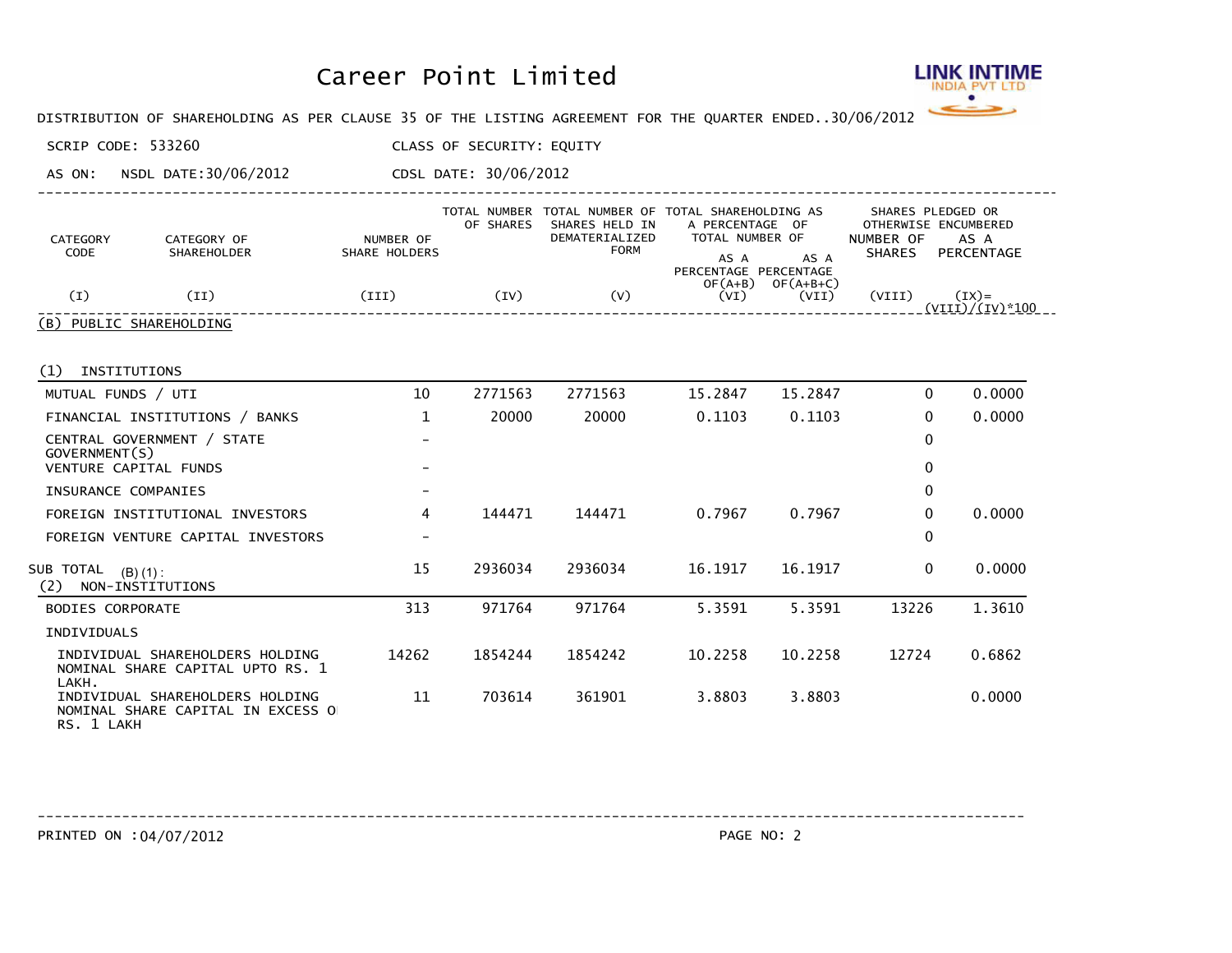## Career Point Limited



DISTRIBUTION OF SHAREHOLDING AS PER CLAUSE 35 OF THE LISTING AGREEMENT FOR THE QUARTER ENDED... 30/06/2012

SCRIP CODE: 533260 CLASS OF SECURITY: EQUITY

AS ON: NSDL DATE:30/06/2012 CDSL DATE: 30/06/2012

| CATEGORY<br>CODE                      | CATEGORY OF<br>SHAREHOLDER                                             | NUMBER OF<br>SHARE HOLDERS | OF SHARES | TOTAL NUMBER TOTAL NUMBER OF TOTAL SHAREHOLDING AS<br>SHARES HELD IN<br>DEMATERIALIZED<br><b>FORM</b> | A PERCENTAGE OF<br>TOTAL NUMBER OF<br>AS A<br>PERCENTAGE PERCENTAGE | AS A                           | SHARES PLEDGED OR<br>NUMBER OF | OTHERWISE ENCUMBERED<br>AS A<br>SHARES PERCENTAGE |
|---------------------------------------|------------------------------------------------------------------------|----------------------------|-----------|-------------------------------------------------------------------------------------------------------|---------------------------------------------------------------------|--------------------------------|--------------------------------|---------------------------------------------------|
| (I)                                   | (II)                                                                   | (III)                      | (IV)      | (V)                                                                                                   | (VI)                                                                | $OF(A+B)$ $OF(A+B+C)$<br>(VII) | (VIII)                         | $(IX) =$<br><u>(VIII)/(IV)*100 - </u>             |
| ANY OTHERS                            |                                                                        |                            |           |                                                                                                       |                                                                     |                                |                                |                                                   |
| <b>CLEARING MEMBER</b>                |                                                                        | 117                        | 44180     | 44180                                                                                                 | 0.2436                                                              | 0.2436                         | 12052                          | 27.2793                                           |
| <b>MARKET MAKER</b>                   |                                                                        |                            |           |                                                                                                       |                                                                     |                                |                                |                                                   |
| OFFICE BEARERS                        |                                                                        |                            |           |                                                                                                       |                                                                     |                                |                                |                                                   |
| FOREIGN NATIONALS                     |                                                                        |                            |           |                                                                                                       |                                                                     |                                |                                |                                                   |
| FOREIGN NATIONALS                     |                                                                        |                            |           |                                                                                                       |                                                                     |                                |                                |                                                   |
|                                       | NON RESIDENT INDIANS (REPAT)                                           | 97                         | 19727     | 19727                                                                                                 | 0.1088                                                              | 0.1088                         |                                |                                                   |
|                                       | NON RESIDENT INDIANS (NON REPAT)                                       | 45                         | 1510      | 1510                                                                                                  | 0.0083                                                              | 0.0083                         |                                |                                                   |
| <b>TRUSTS</b>                         |                                                                        | 4                          | 720409    | 720409                                                                                                | 3.9729                                                              | 3.9729                         |                                | 0.0000                                            |
| SUB TOTAL (B)(2):                     |                                                                        | 14849                      | 4315448   | 3973733                                                                                               | 23.7989                                                             | 23.7989                        | 38002                          | 0.8806                                            |
|                                       | Total Public Shareholding                                              |                            |           |                                                                                                       |                                                                     |                                |                                |                                                   |
| $(B) = (B) (1) + (B) (2)$             |                                                                        | 14864                      | 7251482   | 6909767                                                                                               | 39,9907                                                             | 39,9907                        | 38002                          | 0.5241                                            |
|                                       |                                                                        |                            |           |                                                                                                       |                                                                     |                                |                                |                                                   |
| TOTAL $(A) + (B)$<br>HAVE BEEN ISSUED | (C) SHARES HELD BY CUSTODIANS AND<br>AGAINST WHICH DEPOSITORY RECEIPTS | 14875                      | 18132939  | 17791224                                                                                              | 100,0000                                                            | 100,0000                       | 38002                          | 0.2096                                            |

----------------------------------------------------------------------------------------------------------------------------

0

------------------------------------------------------------------------------------------------------------------------

PRINTED ON : 04/07/2012 2012